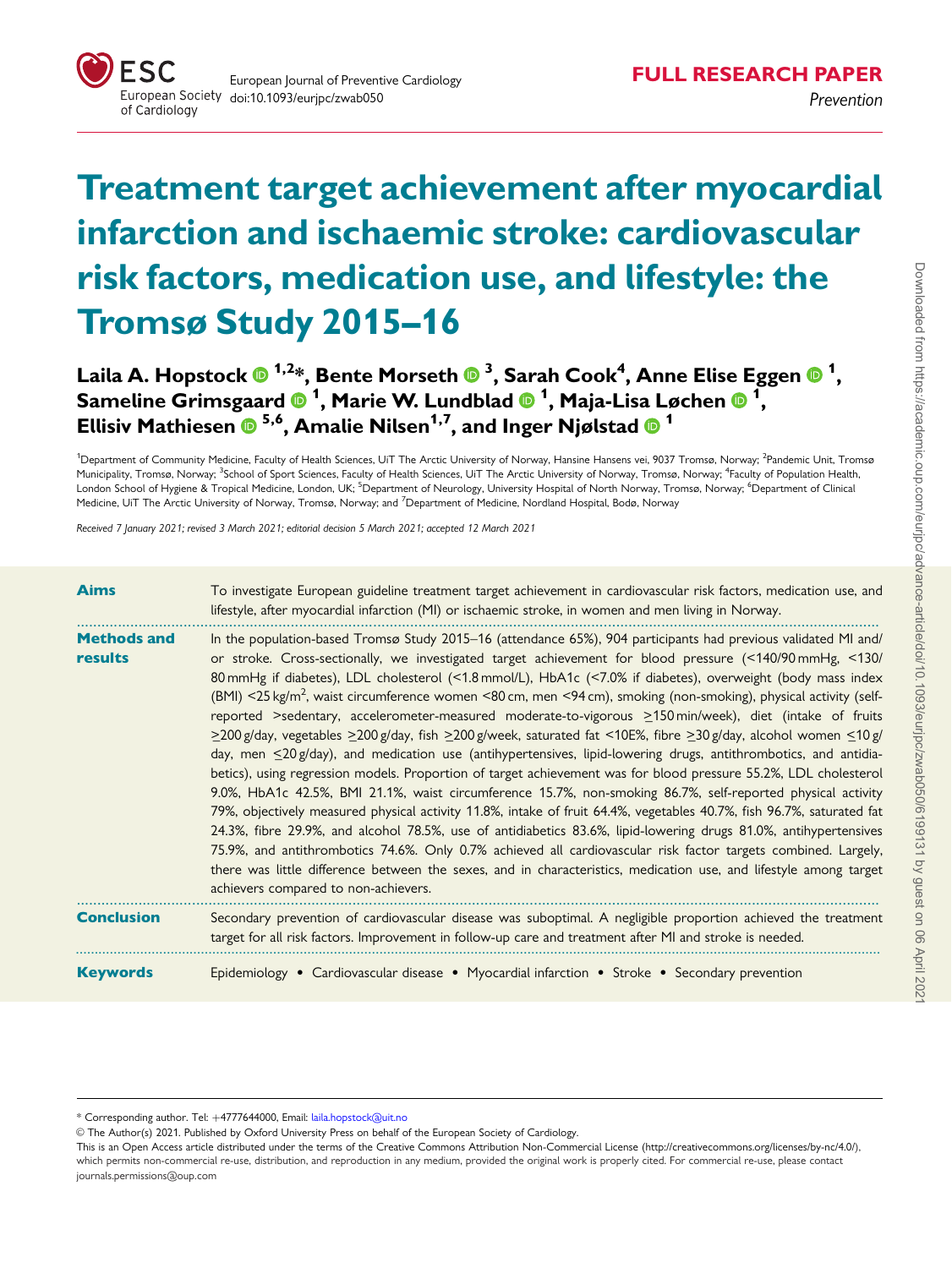# <span id="page-1-0"></span>**Introduction**

Favourable lifestyle changes and medication adherence after cardiovascular disease (CVD) survival are associated with improved prognosis and lower mortality.<sup>1</sup> Despite the known advantages of secondary prevention and emphasis on the use of guidelines in clinical practice, $2^{\frac{2}{3}}$  large multicentre and registry studies of patients with established  $CVD^{4-7}$  have shown that treatment targets are often not achieved, increasing the risk of recurrent events. Results from the repeated EUROASPIRE studies, $4.5$  the longitudinal CLARIFY study<sup>6</sup> and the REACH registry $^7$  $^7$  have shown suboptimal CVD secondary prevention guideline implementation across countries worldwide. These studies recruited hospitalized coronary artery disease  $(CAD)^{4,5}$  $(CAD)^{4,5}$  $(CAD)^{4,5}$  or outpatient  $CAD<sup>6</sup>$  or  $CVD<sup>7</sup>$  $CVD<sup>7</sup>$  $CVD<sup>7</sup>$  patients, contained limited data on lifestyle factors beyond smoking<sup>4–7</sup> and physical activity,<sup>5</sup> and no data from Norway.

Norwegian register-based studies show an overall declining trend in incidence of myocardial infarction  $(MI)^8$  and ischaemic stroke.<sup>9</sup> However, the risk of recurrent events after both MI<sup>10</sup> and stroke<sup>[11](#page-7-0)</sup> is high, despite 80–100% of patients are prescribed medications in accordance with guideline recommendations at hospital discharge.<sup>10–13</sup> Two Norwegian hospital-based follow-up studies of patients after  $M1<sup>14</sup>$  and stroke<sup>13</sup> showed that CVD risk factor control is far from optimal, despite high medication adherence.

There is a need to study CVD secondary prevention in the Norwegian general population, using a holistic approach including guideline implementation of both CVD risk factors, lifestyle factors, and medication use, and to identify characteristics associated with target achievement.

The aim of this study was to investigate target achievement in accordance to the concurrent European Guidelines on CVD prevention in clinical practice $2^3$  for secondary prevention including CVD risk factors measurements (blood pressure, lipids, glycated haemoglobin (HbA1c), body mass index (BMI), and waist circumference), medication use (antihypertensives, lipid-lowering drugs, antithrombotics, and antidiabetics), and a broad range of lifestyle factors (smoking, physical activity, diet, and nutrient intake) after incident MI and ischaemic stroke, using a population-based sample. We further investigated differences in women and men, between the diseases, as well as in characteristics and lifestyle factors in target achievers and nonachievers.

# **Methods**

#### Study population

The Tromsø Study is an ongoing population-based study in Tromsø, the largest municipality of Northern Norway. The 77 000 inhabitants are served by one of Norway's six university hospitals. Seven surveys have been conducted between 1974 and 2016 (Tromsø 1–Tromsø 7), to which total birth cohorts and representative population samples have been invited (attendance  $65-79\%$ ).<sup>15</sup> Data collection include questionnaires and interviews, biological sampling, and clinical examinations.

#### Sample

The present analysis includes participants from Tromsø 7, conducted from March 2015 to October 2016. All inhabitants 40 years and older were invited ( $N = 32591$ ), of which 65% attended ( $N = 21083$ , aged 40–99 years, 53% women). Prevalence of validated incident MI and ischaemic stroke diagnosis any time between first study entry (Tromsø 1–6) and 2015 was 3% ( $n = 637$ , 23% women) and 1.5% ( $n = 308$ , 35% women), respectively. Of these, a total of 2/3 occurred <10 years and  $1/3 \le 5$  years before Tromsø 7. Due to diagnosis overlap (n=41), the sample for analysis consisted of 904 participants (27% women) with prevalent MI and/or stroke, of which 14% had diabetes ( $n = 116$ ). The study has been approved by the Regional Committee of Medical and Health Research Ethics (reference REC North 2019/1139), and assessed by the Norwegian Centre for Research Data (NSD Data Protection Services) (reference 886376/NSD). All participants gave written informed consent.

#### Case validation

Validated CVD endpoints from the Tromsø Study CVD registry were recorded from first study entry up to 31 December 2014, and were available for all participants attending Tromsø 7 and one or more of the previous six surveys. Adjudication of hospitalized and out-of-hospital incident MI and ischaemic stroke was based on information from medical records from hospitals, ambulance services, general practitioners, and nursing homes. Validation of each individual event was based on modified WHO MONICA (Multinational MONItoring of trends and determinants in cardiovascular disease)/MORGAM (Monica Risk, Genetics, Archiving, and Monograph) criteria, described in detail elsewhere.<sup>16</sup>

### Clinical examinations and blood samples

Blood pressure was measured on the right arm, three times with 1-min intervals after 2 min seated rest by a Dinamap ProCare 300 monitor (GE Healthcare, Norway), and we used the mean of the two final readings in the analysis. Non-fasting venous blood samples were collected with standard methods, and analysed for low-density lipoprotein (LDL) cholesterol with enzymatic colorimetric methods with commercial kits on a Cobas 8000 c702 (Roche diagnostics, Mannheim, Germany) and HbA1c with high-performance liquid chromatography methods on a Tosoh G8 (Tosoh Bioscience, San Francisco, CA, USA) within 48 h at the Department of Laboratory Medicine, University Hospital of North Norway. BMI (kg/m<sup>2</sup>) was calculated by measured height (m) and weight (kg). Waist circumference (cm) was measured at the umbilical level by a measuring tape. Trained personnel performed all measurements.

### Questionnaire and accelerometer data

We used questionnaires for data on education ('What is the highest level of education you have completed?': primary, secondary, low or high tertiary), self-reported health ('How do you in general consider your own health to be?': very bad, bad, neither good or bad, good, and very good), diabetes ('Do you have, or have you had, diabetes?': yes, currently), smoking ('Do you smoke daily?': yes, currently), and self-reported leisure-time physical activity (Saltin-Grimby Physical Activity Level Scale<sup>17</sup>: sedentary (reading, watching TV, or other sedentary activities) or active (walking, cycling, or other forms of exercise  $\geq$ 4 h/week; recreational sports, heavy gardening  $\geq$ 4 h/ week; hard exercise or competitive sports several times/week)).

Physical activity was also measured objectively in a randomly selected subsample with an ActiGraph wGT3X-BT accelerometer (ActiGraph, LLC, Pensacola, FL, USA), worn on the hip for 7 consecutive days and nights, described in detail elsewhere.<sup>18</sup> We included data on minutes in moderate-to-vigorous physical activity (MVPA) and steps per day, from participants with valid wear time of four days of at least 10 h.

Dietary data were collected via a previously validated food frequency questionnaire,<sup>19</sup> and food, energy-, and nutrient intakes were calculated using the food database KBS AE14 and KBS software system at University of Oslo (KBS, version 7.3.) based on the Norwegian food composition

. . . . . . . . . . . . . . . . . . . . . . . . . . . . . . . . . . . . . . . . . . . . . . . . . . . . . . . . . . . . . . . . . . . . . . . . . . . . . . . . . . . . . . . . . . . . . . . . . . . . . . . . . . . . . . . . . . . . . . . . . . . . . . . . . . . . . . . . . . . . . . . . . . . . . . . . . . . . . . . . . . . . . . . . . . . .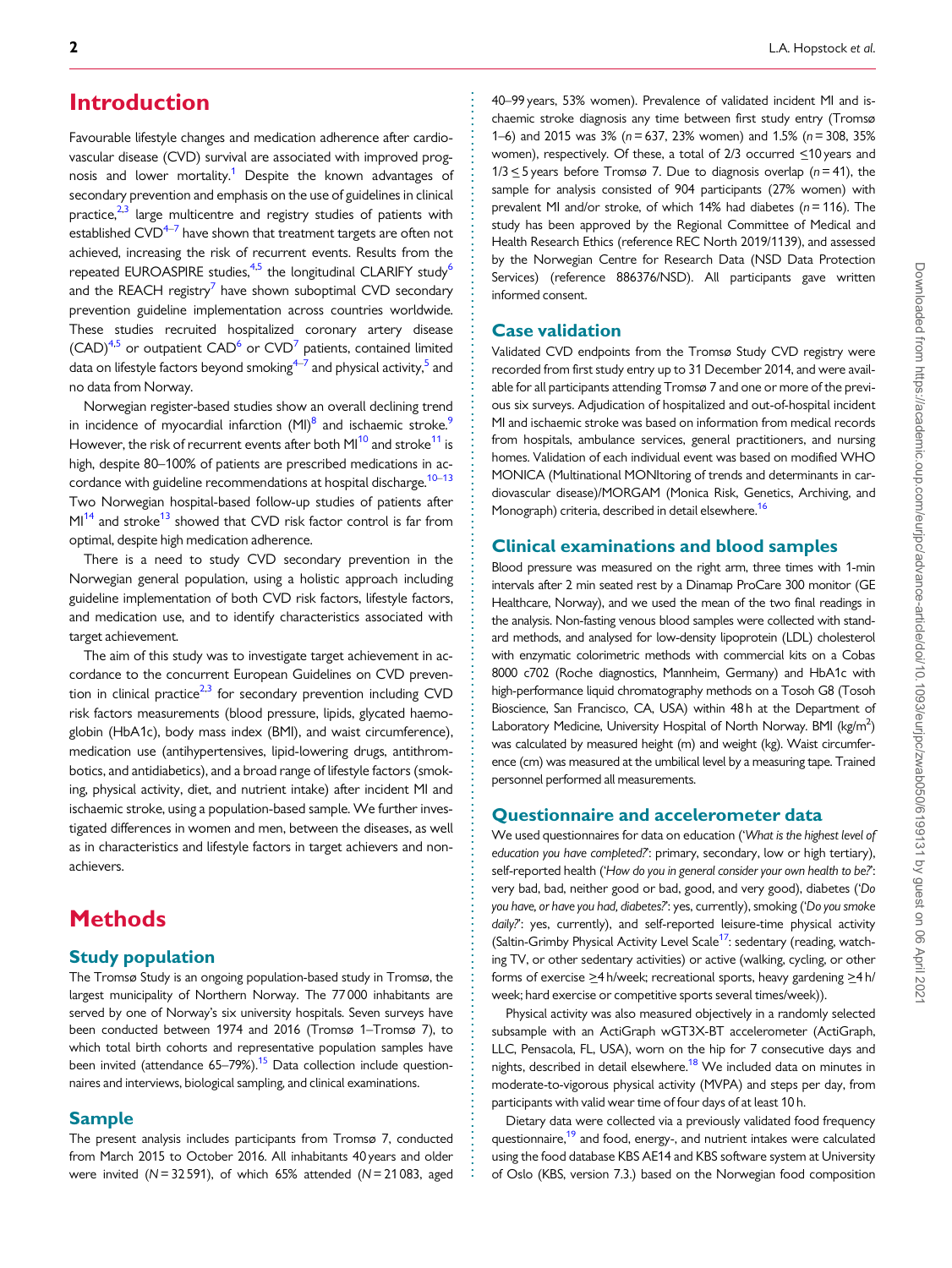<span id="page-2-0"></span>tables  $2014-15$ ,<sup>20</sup> described in detail elsewhere.<sup>21</sup> We included data on intake of fruit, vegetables, fish, saturated fat, transfat, fibre, and alcohol, in grams per day (g/day) or week (g/week), or energy percentage of total energy intake per day (E%), using only valid data in accordance to Lundblad et al.<sup>[21](#page-7-0)</sup>

For use of medication, we combined available data from questionnaires including questions ('Do you use blood pressure lowering medication?', 'Do you use lipid-lowering drugs?', 'Do you use insulin?', 'Do you use tablet for diabetes?') and a self-reported list of brand names of regularly used medication coded according to the Anatomical Therapeutic Chemical (ATC) classification system version  $2016^{22}$  $2016^{22}$  $2016^{22}$  (antihypertensives ATC C02, C03, C07, C08, and C09, lipid-lowering drugs ATC C10, antithrombotics ATC B01A, and antidiabetics ATC A10, i.e. insulins A10A and oral antidiabetics A10B). Information about dosage was not available.

#### Analysis

In accordance with the European Guidelines on CVD prevention in clinical practice version  $2012^2$  and  $2016$ ,<sup>3</sup> we present the prevalence of secondary prevention target achievement for blood pressure <140/90 (<130/80 if diabetes) mmHg, LDL cholesterol <1.8 mmol/L, HbA1c <7.0% (i.e.  $\leq$ 53 mmol/mol) (if diabetes), normal weight (BMI  $\leq$ 25 kg/m<sup>2</sup>, , waist circumference <80 cm in women and <94 cm in men), non-smoking (no current daily smoking), active physical activity level (self-reported >sedentary, accelerometer-measured minutes in MVPA > 150/min per week in  $\geq$ 10 min bouts), healthy diet (intakes of fruits  $\geq$ 200 g/day, vegetables  $\geq$ 200 g/day, fish  $\geq$ 200 g/week, saturated fat <10E%, fibre  $\geq$ 30 g/day, and alcohol  $\leq$ 10 g/day for women and  $\leq$ 20 g/day for men), and use of antihypertensives, lipid-lowering drugs, antithrombotic drugs, and antidiabetics (if diabetes).

Results are presented as overall crude percentages, in strata of sex (age-adjusted) and sex-specific age-groups  $(40-64$  and  $>65$  years), in the overall sample (all CVD), and separately for MI and stroke (participants with both excluded). For stroke, the Norwegian LDL cholesterol target (<2.0 mmol/L if not diabetes/high risk) was added as a sensitivity analysis. Logistic regression models with age-adjustment were used to test for evidence of differences between women and men. In separate models, we added disease (MI or stroke, participants with both excluded) to test for evidence for differences in target achievement for each disease.

Further, we present differences in characteristics, medication use, and lifestyle factors (all of the above as well as accelerometer-measured number of daily steps and intake of transfat) for those achieving and not achieving the treatment target for each CVD risk factor separately,

including age- and sex-adjusted mean differences or odds ratios with confidence intervals between the groups using linear or logistic regression models, for continuous variables or proportions, respectively. All analyses were performed using Stata version 16 (StataCorp. 2019. Stata Statistical Software: College Station, TX, StataCorp LLC).

# **Results**

### Study population

In the total sample of participants with CVD, mean age was 69.6 years with 30.5% in age-group 40–69 years, 31.0% had tertiary education and 46.4% reported good or very good health (Table 1). Valid data from accelerometers and FFQ's were available for subsamples  $(n= 382 \text{ and } n= 452 \text{, respectively}).$ 

## Cardiovascular disease risk factors, medication use, and lifestyle factors

Prevalence of target achievement for CVD risk factors varied in the total sample ([Table 2](#page-3-0)); the lowest proportion was found for LDL cholesterol (9.0%), followed by waist circumference (15.7%), BMI (21.1%), and blood pressure (55.2%). Among participants with CVD and diabetes, 42.5% reached the HbA1c level target, and 83.6% used antidiabetics. For lifestyle factors, target achievement was lowest for objectively measured physical activity (11.8%), followed by intake of saturated fat (24.3%), fibre (29.9%), vegetables (40.7%), fruits (64.4%), and alcohol (78.5%), self-reported physical activity (79%), non-smoking (86.7%), and intake of fish (96.7%). Approximately three out of four used antithrombotics (74.6%) and antihypertensives (75.9%), and four out of five used lipid-lowering drugs (81.0%). In total, 54.9% used both antihypertensives, lipid-lowering drugs, and antithrombotics combined.

Target achievement and medication use were similar in women and men ([Table 2](#page-3-0)), except for abdominal overweight and vegetable intake, which were higher in women  $(P < 0.001$  and  $P = 0.001$ , respectively). In separate analysis of stroke, the use on antihypertensives was lower in women than in men [\(Supplementary material](https://academic.oup.com/eurjpc/article-lookup/doi/10.1093/eurjpc/zwab050#supplementary-data) online, [Table S2](https://academic.oup.com/eurjpc/article-lookup/doi/10.1093/eurjpc/zwab050#supplementary-data)). Target achievement was similar in both diseases ([Table 2](#page-3-0), [Supplementary material online,](https://academic.oup.com/eurjpc/article-lookup/doi/10.1093/eurjpc/zwab050#supplementary-data) [Tables S1](https://academic.oup.com/eurjpc/article-lookup/doi/10.1093/eurjpc/zwab050#supplementary-data) and [S2](https://academic.oup.com/eurjpc/article-lookup/doi/10.1093/eurjpc/zwab050#supplementary-data)), except for

Table 1 Participant characteristics in women and men with cardiovascular disease combined and separately for myocardial infarction and ischaemic stroke

. . . . . . . . . . . . . . . . . . . . . . . . . . . . . . . . . . . . . . . . . . . . . . . . . . . . . . . . . . . . . . . . . . . . . . . . . . . . . . . . . . . . . . . . . . . . . . . . . . . . . . . . . . . . . . . . . . . . . . .

| <b>Characteristics</b>                 | All                     | Women           |                            | Men             |                            |  |
|----------------------------------------|-------------------------|-----------------|----------------------------|-----------------|----------------------------|--|
|                                        | <b>CVD</b><br>$N = 904$ | MI<br>$N = 147$ | <b>Stroke</b><br>$N = 108$ | MI<br>$N = 490$ | <b>Stroke</b><br>$N = 200$ |  |
| Age at attendance, years               | 69.6 (10.2)             | 73.6 (10.4)     | 69.1 (11.5)                | 68.8(9.6)       | 69.6 (10.2)                |  |
| Age-group at attendance 40–64 years, % | 30.5 (276)              | 16.3(24)        | 36.1(39)                   | 34.3 (168)      | 26.0(52)                   |  |
| Age at diagnosis, years                | 59.3 (11.3)             | 64.5 (10.4)     | 59.6 (13.7)                | 57.3 (10.5)     | 61.5(11.2)                 |  |
| Diabetes, %                            | 14.0 (116)              | 18.5(24)        | 13.5(12)                   | 14.2(65)        | 11.1(21)                   |  |
| Education tertiary, %                  | 31.0 (264)              | 13.5(18)        | 28.2(29)                   | 36.3(169)       | 30.3(57)                   |  |
| Self-reported health good/very good, % | 46.4 (410)              | 47.1 (65)       | 43.0 (46)                  | 47.9 (230)      | 40.4 (80)                  |  |

Values are means (standard deviations) and percentages (numbers). The Tromsø Study 2015–16.

CVD, cardiovascular disease (myocardial infarction and/or ischaemic stroke); MI, myocardial infarction.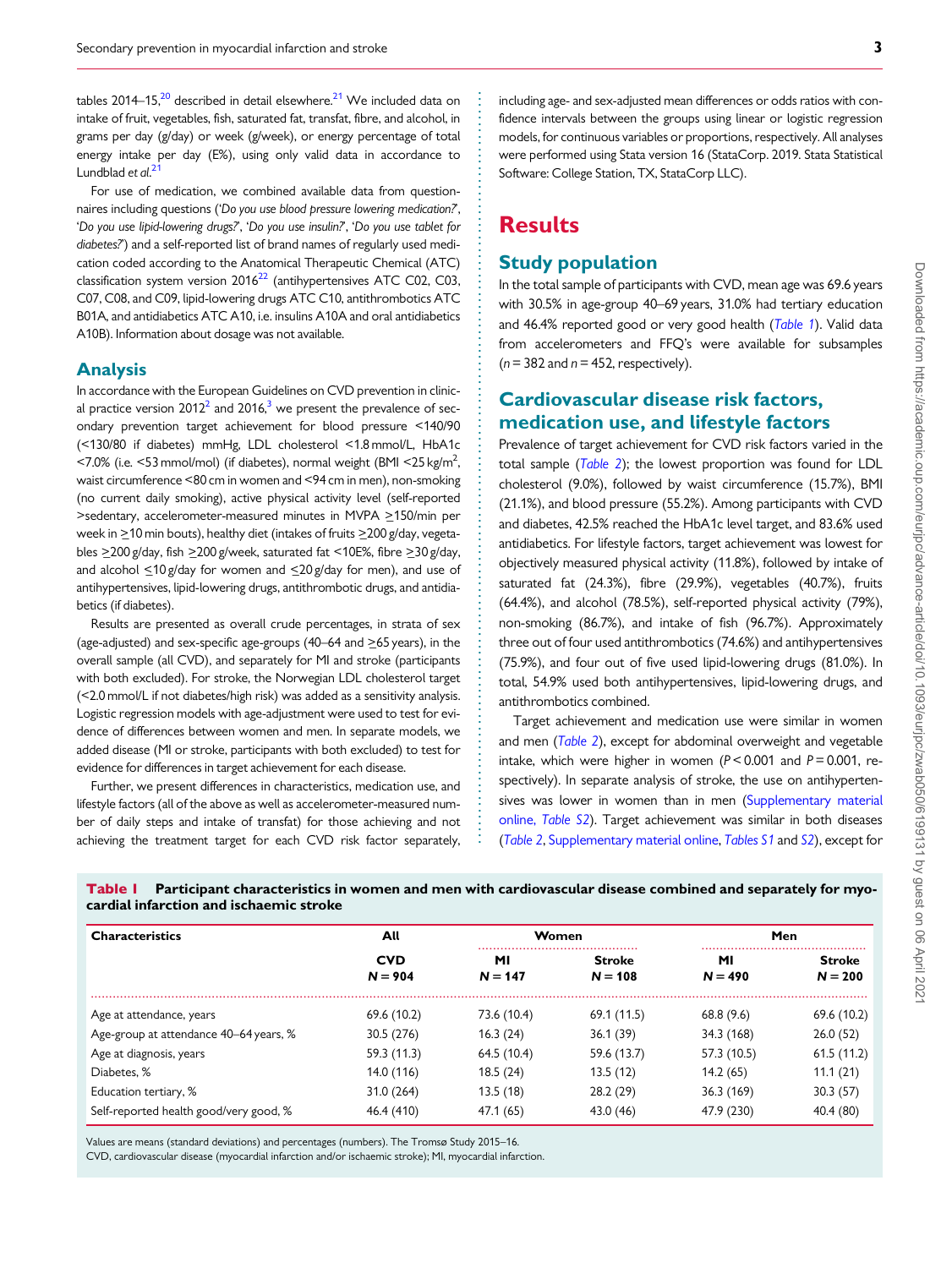<span id="page-3-0"></span>Table 2 Secondary prevention target achievement for cardiometabolic risk factors, medication use, and lifestyle, in women and men with cardiovascular disease (myocardial infarction and/or ischaemic stroke)

| Target achievement, %                        | All        | All women  |                           | Women                            |            | All men<br>Men           |                                  |         | $\mathbf{p}^{**}$ |
|----------------------------------------------|------------|------------|---------------------------|----------------------------------|------------|--------------------------|----------------------------------|---------|-------------------|
|                                              | $N = 904$  | $N = 247$  | $40-64$ years<br>$N = 62$ | $65 + \text{years}$<br>$N = 185$ | $N = 657$  | 40-64 years<br>$N = 214$ | $65 + \text{years}$<br>$N = 443$ |         |                   |
| Blood pressure                               | 55.2 (453) | 52.3 (105) | 74.1 (40)                 | 42.2(65)                         | 56.0 (248) | 69.4 (136)               | 51.0 (212)                       | 0.385   | 0.647             |
| LDL cholesterol                              | 9.0(81)    | 7.0(17)    | 9.8(6)                    | 6.0(11)                          | 9.7(64)    | 10.4(22)                 | 9.5(42)                          | 0.212   | 0.778             |
| HbA1c <sup>a</sup>                           | 42.5 (48)  | 44.1 (15)  | 37.5(3)                   | 46.2(12)                         | 41.0 (33)  | 28.0(7)                  | 46.4 (26)                        | 0.883   | 0.614             |
| Body mass index                              | 21.1 (188) | 23.2(58)   | 31.2(19)                  | 21.4(39)                         | 20.2 (130) | 15.1(32)                 | 22.4 (98)                        | 0.338   | 0.059             |
| Waist circumference                          | 15.7 (140) | 8.5(21)    | 11.7(7)                   | 7.7(14)                          | 18.5 (119) | 17.9 (38)                | 18.5(81)                         | < 0.001 | 0.235             |
| Antihypertensives                            | 75.9 (686) | 73.3 (182) | 58.0 (36)                 | 78.9 (146)                       | 77.4 (504) | 69.6 (149)               | 80.1 (355)                       | 0.206   | 0.017             |
| Lipid-lowering drugs                         | 81.0 (732) | 77.5 (190) | 77.4 (48)                 | 76.8 (142)                       | 82.4 (542) | 85.0 (182)               | 81.3 (360)                       | 0.102   | < 0.001           |
| Antithrombotic drugs                         | 74.6 (695) | 72.9 (180) | 85.5 (53)                 | 68.7 (127)                       | 78.3 (515) | 82.7 (177)               | 76.3 (338)                       | 0.239   | 0.287             |
| Antidiabetics <sup>a</sup>                   | 83.6 (97)  | 75.8 (25)  | 87.5(7)                   | 69.2(18)                         | 88.0 (72)  | 96.0(24)                 | 84.2 (48)                        | 0.107   | 0.988             |
| Non-smoking                                  | 86.7 (770) | 86.6 (208) | 75.4 (46)                 | 90.0 (162)                       | 88.3 (562) | 81.0 (171)               | 89.7 (391)                       | 0.496   | 0.244             |
| Physical activity self-report                | 79.0 (641) | 77.3 (156) | 87.9 (51)                 | 71.9 (105)                       | 79.6 (485) | 82.5 (170)               | 78.6 (315)                       | 0.490   | 0.412             |
| Physical activity accelerometer <sup>b</sup> | 11.8(45)   | 10.6(11)   | 23.8(5)                   | 7.1(6)                           | 12.3(34)   | 15.0(9)                  | 11.6(25)                         | 0.644   | 0.005             |
| Fruit intake <sup>c</sup>                    | 64.4 (291) | 71.4 (73)  | 67.6(25)                  | 72.7 (48)                        | 62.8(218)  | 56.3(63)                 | 65.4 (155)                       | 0.108   | 0.052             |
| Vegetable intake <sup>c</sup>                | 40.7 (184) | 54.5 (57)  | 67.6(25)                  | 48.5 (32)                        | 35.9 (127) | 33.0 (37)                | 38.0 (90)                        | 0.001   | 0.190             |
| Fish intake <sup>c</sup>                     | 96.7 (437) | 95.2 (98)  | 97.3 (36)                 | 93.9 (62)                        | 97.2 (339) | 94.6 (106)               | 98.3 (233)                       | 0.334   | 0.881             |
| Saturated fat intake <sup>c</sup>            | 24.3 (110) | 18.8(21)   | 18.9(7)                   | 21.2(14)                         | 24.4 (89)  | 32.1 (36)                | 22.4(53)                         | 0.228   | 0.306             |
| Fibre intake <sup>c</sup>                    | 29.9 (135) | 24.9(27)   | 29.7(11)                  | 24.2 (16)                        | 31.0 (108) | 34.8 (39)                | 29.1(69)                         | 0.303   | 0.735             |
| Alcohol intake <sup>c</sup>                  | 78.5 (355) | 79.1 (80)  | 73.0 (27)                 | 80.3(53)                         | 79.6 (275) | 70.5 (79)                | 82.7 (196)                       | 0.904   | 0.813             |

Values are crude (all, age-groups) and age-adjusted (women, men) percentages with numbers of target achievement for blood pressure (<130/80 mmHg if diabetes, <140/90 mmHg if not diabetes), LDL cholesterol (<1.8 mmol/L), HbA1c (<7.0% if diabetes), body mass index (<25 kg/m<sup>2</sup>), waist circumference (<80 cm in women, <94 cm in men), medication use (self-reported use of antihypertensives, lipid-lowering drugs, antithrombotic drugs, and antidiabetics (tablets and/or insulin), smoking (never or former smoking), physical activity (self-reported leisure time physical activity>sedentary, accelerometer-measured minutes in moderate-to-vigorous physical activity >150 min/week), intake of fruit (>200 g/day), vegetables (>200 g/day), saturated fat (<10% of the total energy intake), fibre (>30 g/day), fish (>200 g/week) and alcohol (<20 g/day in men, <\_10 g/day in women). The Tromsø Study 2015–16. Numbers vary due to variation in missing values.

<sup>a</sup>Only participants with diabetes ( $n = 116$ ).

 $b$ Only valid accelerometer data included (n = 382).

<sup>c</sup>Only valid food frequency questionnaire data included ( $n = 452$ ).

\*P-values (from logistic regression analysis) for difference between women and men (total), adjusted for age.

\*\*P-value (from logistic regression analysis) for difference between disease (myocardial infarction or stroke) [participants with both diseases (n = 41) excluded], adjusted for sex and age.

> . . . . . . . . . . . . . . . . . . . . . . . . . . . . . . . . . . . . . . . . . . . . . . . . . . . . . . . . . .

use of lipid-lowering drugs and antihypertensives, which was higher among participants with MI than stroke ( $P < 0.001$  and  $P = 0.017$ , respectively), and objectively measured physical activity, which was higher among participants with stroke than MI ( $P = 0.005$ ). Using the Norwegian stroke-specific cut-off for LDL cholesterol changed the target achievement from 8.2 to 11.6% ([Supplementary material on](https://academic.oup.com/eurjpc/article-lookup/doi/10.1093/eurjpc/zwab050#supplementary-data)line, [Table S2](https://academic.oup.com/eurjpc/article-lookup/doi/10.1093/eurjpc/zwab050#supplementary-data)).

### Target achiever's characteristics

In total, 0.7% of the participants ( $n = 6$ ) achieved the treatment targets for all CVD risk factors combined [\(Supplementary material on](https://academic.oup.com/eurjpc/article-lookup/doi/10.1093/eurjpc/zwab050#supplementary-data)line, [Table S3](https://academic.oup.com/eurjpc/article-lookup/doi/10.1093/eurjpc/zwab050#supplementary-data)). In analysis of single CVD risk factor treatment targets, those achieving the target were similar to those who did not achieve the target  $(Tables 3 and 4)$  $(Tables 3 and 4)$  $(Tables 3 and 4)$  $(Tables 3 and 4)$ , with some exceptions. Those who achieved the blood pressure target were younger, and a smaller pro-portion had diabetes, compared to non-achievers ([Table 3](#page-4-0)). Those who achieved the BMI target were older, had lower vegetable intake, a higher proportion had tertiary education, and a lower proportion had diabetes, used antihypertensives, and lipid-lowering drugs, and

were non-smokers, compared to non-achievers ([Table 4](#page-5-0)). Those who achieved the waist circumference target were more physically active across both measures, a lower proportion were women, had diabetes, used antihypertensives, and were non-smokers, compared to non-achievers ([Table 4](#page-5-0)). Achieving the LDL cholesterol treatment target was dependent on lipid-lowering drug use ([Table 3](#page-4-0)).

# **Discussion**

The main findings in this study using a general Norwegian population sample of women and men with validated previous MI and ischaemic stroke is that a disappointingly low proportion reached the European treatment targets for secondary prevention. Our results are coherent with previous findings from large international multicentre- and registry studies. $4\frac{1}{2}$  Of particular worry is that <1% achieved the treatment target of both blood pressure, LDL cholesterol, and overweight combined, which is in line with findings from a nation-wide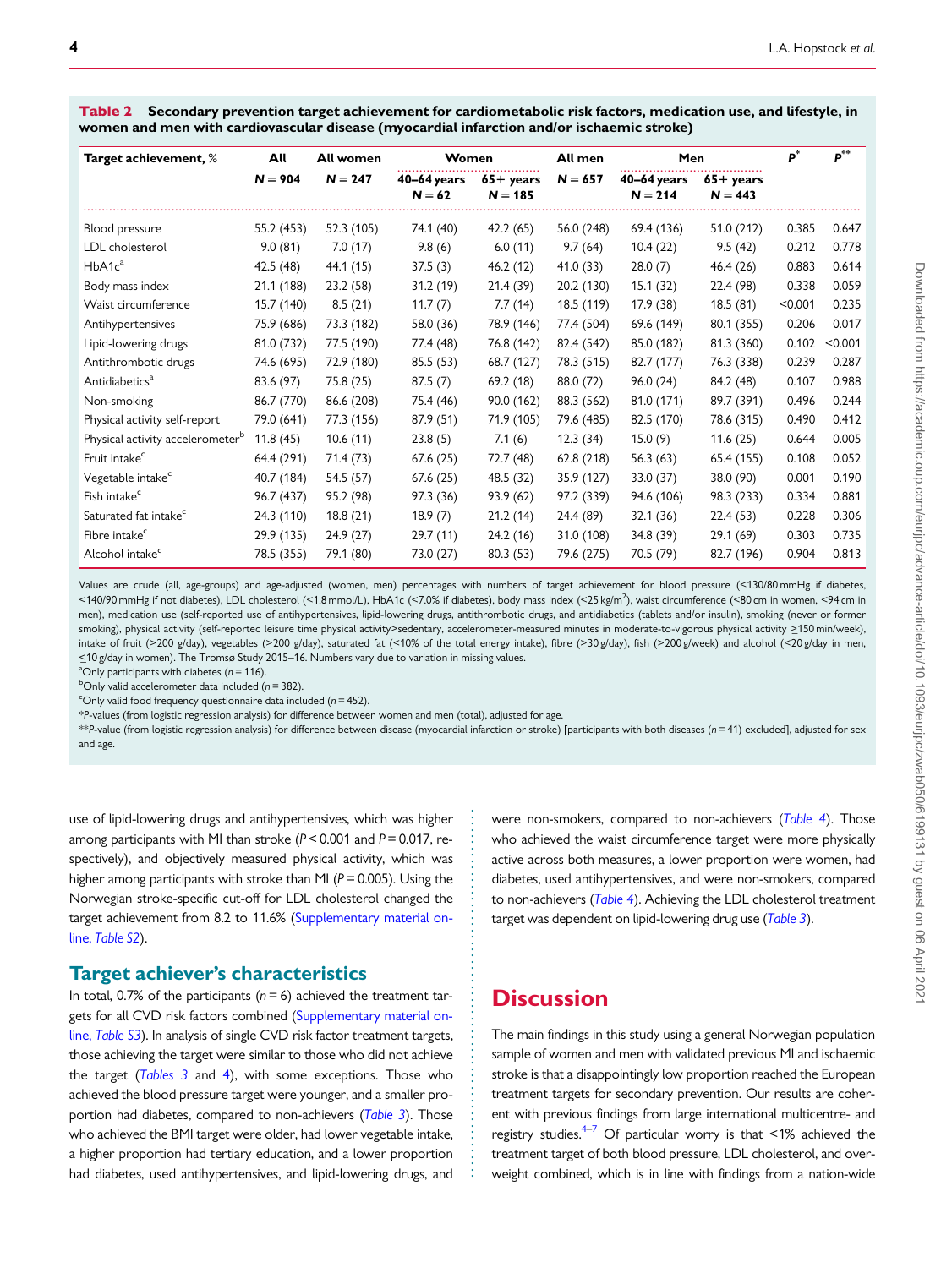|                                          | <b>Blood pressure</b>         |                                   |                       |                             | <b>LDL</b> cholesterol       |                                   |                           |                    |
|------------------------------------------|-------------------------------|-----------------------------------|-----------------------|-----------------------------|------------------------------|-----------------------------------|---------------------------|--------------------|
| <b>Characteristics</b>                   | Met <sup>a</sup><br>$N = 453$ | Not met <sup>a</sup><br>$N = 367$ | Diff./OR <sup>b</sup> | Cl <sup>b</sup>             | Met <sup>a</sup><br>$N = 81$ | Not met <sup>a</sup><br>$N = 818$ | Diff./<br>OR <sup>b</sup> | Cl <sup>b</sup>    |
| Age, years                               | 67.2 (10.0)                   | 72.4 (9.5)                        | $-5.1$                | $-6.43, -3.74$ <sup>*</sup> | 68.8(9.8)                    | 69.7 (10.2)                       | $-0.7$                    | $-3.06, 1.58$      |
| Men, %                                   | 76.8 (348)                    | 71.9 (264)                        | 1.2                   | 0.83, 1.61                  | 79.0 (64)                    | 72.1 (590)                        | 1.4                       | 0.81, 2.49         |
| Diabetes, %                              | 8.2(37)                       | 21.5(79)                          | 0.3                   | 0.21, 0.49                  | 18.4(14)                     | 13.7 (102)                        | 1.5                       | 0.79, 2.70         |
| Education tertiary, %                    | 33.6 (146)                    | 28.8 (100)                        | 1.1                   | 0.79, 1.49                  | 28.6 (22)                    | 31.0 (239)                        | 0.8                       | 0.50, 1.42         |
| Antihypertensives, %                     | 76.2 (345)                    | 78.8 (289)                        | 1.0                   | 0.68, 1.35                  | 75.3 (61)                    | 75.9 (621)                        | 1.0                       | 0.57, 1.66         |
| Lipid-lowering drugs, %                  | 84.1 (381)                    | 80.1 (297)                        | 1.1                   | 0.79, 1.67                  | 100.0 (81)                   | 79.1 (647)                        | 1.0                       | Perfect prediction |
| Antithrombotic drugs, %                  | 79.3 (359)                    | 77.9 (286)                        | 0.9                   | 0.63, 1.27                  | 80.3(65)                     | 76.5 (626)                        | 1.2                       | 0.67, 2.12         |
| Antidiabetics, &                         | 81.1 (30)                     | 84.8 (67)                         | 0.7                   | 0.24, 2.02                  | 92.9(13)                     | 82.4 (84)                         | 1.8                       | 0.21, 15.82        |
| Non-smoking, %                           | 84.4 (378)                    | 90.9 (329)                        | 0.7                   | 0.42, 1.03                  | 83.8 (67)                    | 86.9 (698)                        | 0.8                       | 0.42, 1.49         |
| Physically active, %                     | 80.1 (330)                    | 77.3 (255)                        | 1.0                   | 0.70, 1.47                  | 77.0 (57)                    | 79.4 (581)                        | 0.8                       | 0.47, 1.49         |
| MVPA, <sup>d</sup> min/day               | 16.2(18.9)                    | 11.7(22.7)                        | $-0.4$                | $-4.93, 4.22$               | 13.4(23.8)                   | 14.2(21.1)                        | $-4.3$                    | $-11.87, 3.34$     |
| Steps, <sup>d</sup> steps/day            | 5482 (2694)                   | 5096 (2746)                       | $-70$                 | $-616.62, 476.16$           | 5171 (1925)                  | 5275 (2732)                       | $-119$                    | -1021.47, 781.81   |
| Fruit intake, <sup>e</sup> g/day         | 314.5 (267.4)                 | 316.7 (235.0)                     | 5.1                   | $-45.38, 55.50$             | 336.4 (191.6)                | 319.7 (315.9)                     | 15.7                      | -80.94, 112.34     |
| Vegetable intake, <sup>e</sup> g/day     | 200.7 (131.6)                 | 192.4 (145.3)                     | $-1.3$                | $-27.99, 25.42$             | 188.3 (113.9)                | 198.1 (138.0)                     | $-8.1$                    | $-50.04, 33.84$    |
| Saturated fat intake, <sup>e</sup> g/day | 30.3(13.7)                    | 29.7(13.1)                        | 0.7                   | $-1.91, 3.31$               | 31.1(16.2)                   | 29.9 (13.0)                       | 1.0                       | $-3.08, 5.11$      |
| Transfat intake, <sup>e</sup> g/day      | 0.7(0.4)                      | 0.7(0.4)                          | $-0.0$                | $-0.09, 0.07$               | 0.7(0.5)                     | 0.7(0.4)                          | 0.0                       | $-0.08, 0.17$      |
| Fibre intake, <sup>e</sup> g/day         | 26.9(9.9)                     | 26.3(9.7)                         | $-0.1$                | $-2.08, 1.78$               | 26.1(10.4)                   | 26.8(9.8)                         | $-0.7$                    | $-3.73, 2.41$      |
| Fish intake, <sup>e</sup> g/day          | 137.2 (75.4)                  | 130.7 (68.5)                      | 8.0                   | $-6.45, 21.55$              | 126.9(71.1)                  | 135.1 (73.4)                      | $-9.2$                    | $-31.57, 13.16$    |

<span id="page-4-0"></span>Table 3 Characteristics, medication use, and lifestyle factors in study participants with cardiovascular disease (myocardial infarction or/and ischaemic stroke) stratified by target achievement for blood pressure and LDL cholesterol

Diabetes: self-reported current diabetes, smoking: self-reported never or former smoking, physically active: self-reported leisure time physical activity > sedentary, daily minutes in MVPA, and steps per day: measured by accelerometer. Numbers vary due to variation in missing values. The Tromsø Study 2015–16.

Alcohol intake, e g/day 6.1 (12.5) 4.7 (12.7) 0.2 -2.44, 2.89 4.7 (17.9) 5.5 (12.4) 0.5 -3.67, 4.66

Diff, difference; CI, confidence interval; g/day, grams per day; min/day, minutes per day; MVPA, moderate-to-vigorous physical activity; OR, odds ratio.

a Values for the met or not met the target achievement groups are crude means (standard deviations), medians (interquartile range), or proportions (numbers). b<br>Values for differences between treatment target achievers and non-achievers are age- and sex adjusted (when applicable) differences in means from linear (continuous variables) or odds ratios from logistic (proportions) regression models, with confidence intervals.

> . . . . . . . . . . . . . . . . . . . . . . . . . . . . . . . . . . . . . . . . . . . . . . . . . . . . . . . . . . . .

<sup>c</sup>Only participants with diabetes ( $n = 116$ ).

 $d$ Only valid accelerometer data included (n = 382).

<sup>e</sup>Only valid food frequency questionnaire data included ( $n = 452$ ).

\*P < 0.05 from linear (continuous variables) or logistic (proportions) regression models between treatment target achievers and non-achievers.

. Norwegian register-based analysis of CVD risk factor control at ad-mission for acute MI for patients with prior CAD.<sup>[23](#page-7-0)</sup>

### Cardiovascular disease risk factor control and medication use

In Norway, register-based studies show that one out of four acute MI hospitalizations are recurrent events,<sup>[10](#page-7-0),[23](#page-7-0)</sup> despite more than 90% of all patients with MI are prescribed the guideline-rec-ommended medications at hospital discharge,<sup>[10](#page-7-0),[12](#page-7-0)</sup> and more than 90% of patients also collect their medications at pharmacies within 6 months after the event.<sup>[12](#page-7-0)</sup> Similarly for stroke, as shown in a single-hospital follow-up analysis of patients with ischaemic stroke or TIA in the Norwegian NORSTROKE study, the risk of recurrent events is high, despite high guideline-recommended medication use at hospital discharge.<sup>[11](#page-7-0)</sup> High medication use at discharge was also reported in an analysis from the Nor-COAST multicentre study, $13$  which included previously hospitalized patients with stroke from five Norwegian hospitals for repeated post-event follow-up. In Nor-COAST, despite high medication adherence over time, CVD risk factor control was suboptimal.<sup>[13](#page-7-0)</sup>

Similarly, the Norwegian NOR-COR study, which included previously hospitalized CAD patients from two hospitals for postevent examination, found CVD risk factors levels to be high despite more than 90% of patients reporting use of antihyper-tensives and lipid-lowering drugs.<sup>[14](#page-7-0)</sup>

Strikingly, we found that only one in ten were below the threshold for the concurrent LDL cholesterol target, which in the most recent ESC guidelines for the management of dyslipidaemias presented in  $2019^{24}$  $2019^{24}$  $2019^{24}$  were further reduced to  $\leq$  1.4 mmol/L for very high CVD risk patients. As the lowering of LDL cholesterol to guideline levels $2,3,24$ will have to depend on medication use, there is room for improvement by increase in dosage or change of agent, as more than 80% of the participants in our study reported using lipid-lowering drugs.

The overall medication use in our study was high, but not optimal, and slightly lower than previously found in patient-studies,  $4,5,13,14$ which could be due to the variation in time since the event in our study of the general population. By follow-up of two MI-cohorts in the Tromsø Study during 1994–2008 and 2007–16, respectively, we have previously found a decrease in medication use but slight overall improvement over time in target achievement for blood pressure $^{25}$  $^{25}$  $^{25}$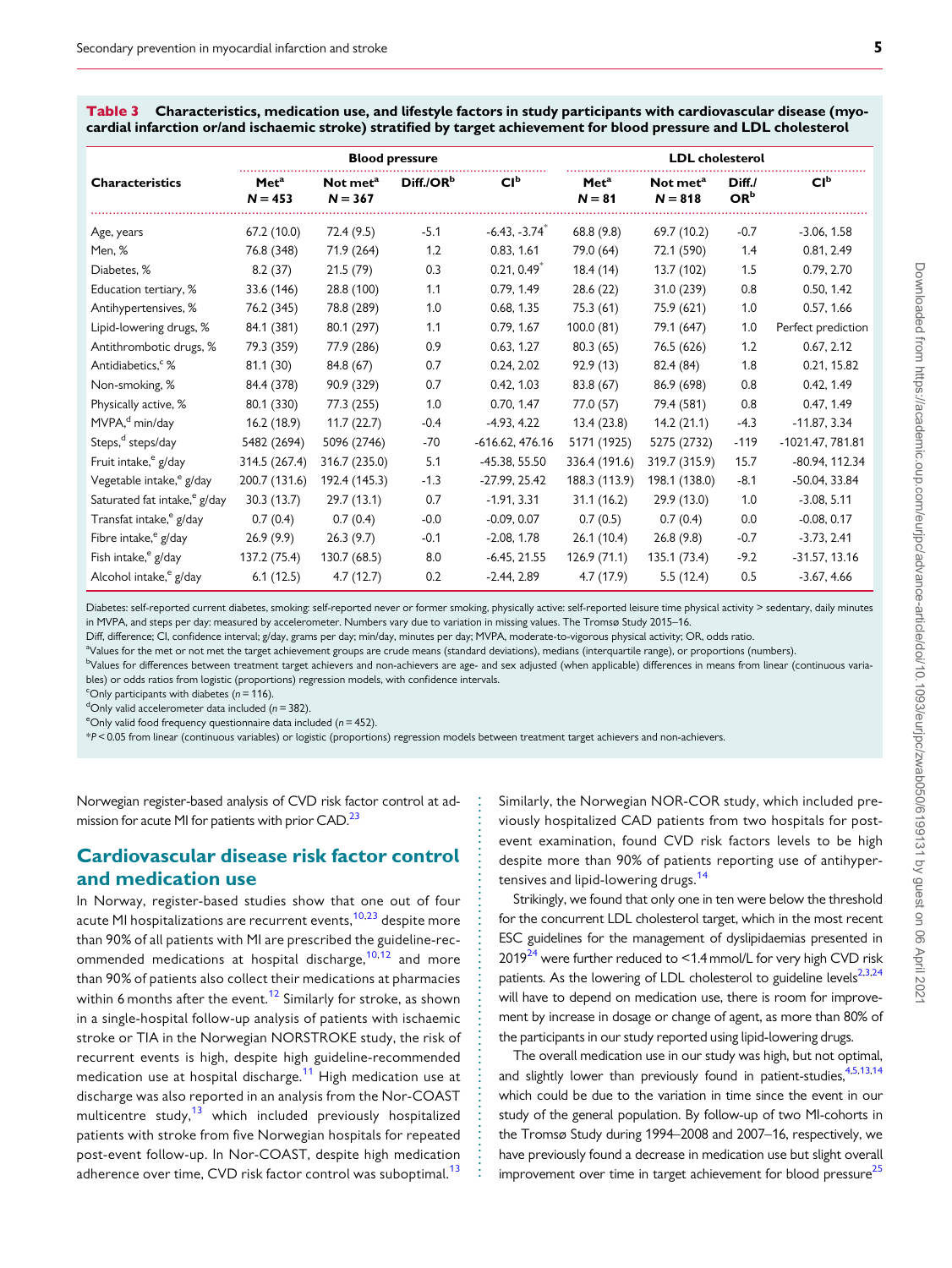<span id="page-5-0"></span>Table 4 Characteristics, medication use, and lifestyle factors in study participants with cardiovascular disease (myocardial infarction or/and ischaemic stroke) stratified by target achievement for general and abdominal overweight

|                                          | <b>Body mass index</b>        |                                   |                       |                  | <b>Waist circumference</b>    |                                   |                           |                 |
|------------------------------------------|-------------------------------|-----------------------------------|-----------------------|------------------|-------------------------------|-----------------------------------|---------------------------|-----------------|
| <b>Characteristics</b>                   | Met <sup>a</sup><br>$N = 188$ | Not met <sup>a</sup><br>$N = 704$ | Diff./OR <sup>b</sup> | Cl <sup>b</sup>  | Met <sup>a</sup><br>$N = 140$ | Not met <sup>a</sup><br>$N = 750$ | Diff./<br>OR <sup>b</sup> | Cl <sup>b</sup> |
| Age, years                               | 71.1 (10.6)                   | 69.2 (10.0)                       | 1.8                   | $0.20, 3.46^*$   | 70.1 (10.4)                   | 69.5(10.1)                        | 1.0                       | $-0.85, 2.83$   |
| Men, %                                   | 69.2 (130)                    | 73.7 519)                         | 0.8                   | 0.59, 1.20       | 85.0 (119)                    | 70.7 (530)                        | 2.4                       | $1.48, 3.97^*$  |
| Diabetes, %                              | 6.9(12)                       | 15.7 (101)                        | 0.4                   | $0.21, 0.72^*$   | 5.2(7)                        | 15.4 (105)                        | 0.3                       | 0.14, 0.66      |
| Education tertiary, %                    | 39.0(69)                      | 29.1 (193)                        | 1.7                   | 1.19, 2.43       | 38.4(51)                      | 29.5 (208)                        | 1.4                       | 0.94, 2.06      |
| Antihypertensives, %                     | 68.6 (129)                    | 78.3 (551)                        | 0.6                   | 0.40, 0.83       | 69.3 (97)                     | 77.5 (581)                        | 0.6                       | 0.41, 0.93      |
| Lipid-lowering drugs, %                  | 76.1 (143)                    | 83.1 (585)                        | 0.7                   | $0.45, 0.99*$    | 78.6 (110)                    | 82.3 (617)                        | 0.8                       | 0.48, 1.18      |
| Antithrombotic drugs, %                  | 78.2 (147)                    | 77.0 (542)                        | 1.2                   | 0.78, 1.72       | 82.1 (115)                    | 76.3 (572)                        | 1.4                       | 0.90, 2.31      |
| Antidiabetics, <sup>c</sup> %            | 75.0(9)                       | 84.2 (85)                         | 0.7                   | 0.16, 3.22       | 71.4(5)                       | 84.8 (89)                         | 0.4                       | 0.06, 2.20      |
| Non-smoking, %                           | 77.3 (143)                    | 89.0 (616)                        | 0.4                   | 0.24, 0.58       | 79.6 (109)                    | 87.8 (647)                        | 0.5                       | $0.30, 0.80^*$  |
| Physically active, %                     | 83.5 (137)                    | 78.6 (504)                        | 1.5                   | 0.92, 2.33       | 87.2 (109)                    | 78.0 (529)                        | 2.0                       | $1.13, 3.49*$   |
| MVPA, <sup>d</sup> min/day               | 13.4(23.7)                    | 14.3(21.0)                        | 2.9                   | $-2.51, 8.25$    | 17.3(28.0)                    | 13.7(21.6)                        | 6.8                       | $0.84, 12.79*$  |
| Steps, <sup>d</sup> steps/day            | 5619 (2904)                   | 5212 (2595)                       | 454                   | -178.53, 1088.04 | 6200 (3016)                   | 5126 (2575)                       | 1050                      | 347.99, 1751.39 |
| Fruit intake, <sup>e</sup> g/day         | 297.4 (192.6)                 | 327.0 (327.4)                     | $-29.4$               | $-101.53, 42.83$ | 314.9 (186.2)                 | 322.4 (323.7)                     | $-10.9$                   | $-90.75, 69.02$ |
| Vegetable intake, <sup>e</sup> g/day     | 173.9 (120.2)                 | 202.9 (139.1)                     | $-31.4$               | $-62.6, -0.10$   | 185.2 (128.0)                 | 199.6 (137.8)                     | $-7.4$                    | $-42.10, 27.33$ |
| Saturated fat intake, <sup>e</sup> g/day | 27.3(12.5)                    | 30.7 (13.4)                       | $-2.88$               | $-5.93, 0.18$    | 28.6 (14.2)                   | 30.3(13.2)                        | $-2.5$                    | $-5.91, 0.85$   |
| Transfat intake, <sup>e</sup> g/day      | 0.6(0.4)                      | 0.7(0.4)                          | $-0.1$                | $-0.19, -0.00$   | 0.7(0.4)                      | 0.7(0.4)                          | $-0.1$                    | $-0.16, 0.05$   |
| Fibre intake, <sup>e</sup> g/day         | 25.5(7.6)                     | 27.0 (10.2)                       | $-1.3$                | $-3.56, 1.03$    | 28.6 (10.0)                   | 26.4(9.8)                         | 2.2                       | $-0.35, 4.71$   |
| Fish intake, <sup>e</sup> g/day          | 119.1(66.1)                   | 137.6 (74.5)                      | $-15.8$               | $-32.45, 0.94$   | 126.4(67.1)                   | 135.3 (74.4)                      | $-13.9$                   | $-32.4, 4.55$   |
| Alcohol intake, <sup>e</sup> g/day       | 6.7(12.5)                     | 5.3(12.8)                         | 2.0                   | $-1.09, 5.13$    | 6.8(12.8)                     | 5.4(12.9)                         | 0.6                       | $-2.84, 4.05$   |

Diabetes: self-reported current diabetes, smoking: self-reported never or former smoking, physically active: self-reported leisure time physical activity > sedentary, daily minutes in MVPA, and steps per day: measured by accelerometer. Numbers vary due to variation in missing values. The Tromsø Study 2015–16.

Diff, difference; CI, confidence interval; g/day, grams per day; min/day, minutes per day; MVPA, moderate-to-vigorous physical activity; OR, odds ratio.

a Values for the met or not met the target achievement groups are crude means (standard deviations), medians (interquartile range), or proportions (numbers).

b<br>Values for differences between treatment target achievers and non-achievers are age- and sex adjusted (when applicable) differences in means from linear (continuous variables) or odds ratios from logistic (proportions) regression models, with confidence intervals.

> . . . . . . . . . . . . . . . . . . . . . . . . . . . . . . . . . . . . . . . . . . . . . . . . . . . . . . . . . . . . .

<sup>c</sup>Only participants with diabetes ( $n = 116$ ).

 $d$ Only valid accelerometer data included (n = 382). <sup>e</sup>Only valid food frequency questionnaire data included ( $n = 452$ ).

\*P < 0.05 from linear (continuous variables) or logistic (proportions) regression models between treatment target achievers and non-achievers.

and lipid levels.<sup>26</sup> However, we found little difference in change in blood pressure and lipids after incident MI when comparing various time intervals from the event to follow-up.<sup>25,26</sup>

The use of antihypertensives and lipid-lowering drugs was less common after stroke compared to MI, in line with findings from the REACH registry. $7$  For those with CVD and diabetes combined, the use of medication was high (as not all patients with diabetes need pharmacological treatment). However, the achievement of HbA1c target was similar to that of the general diabetes population. $27$ Diabetes medication use and target achievement were similar to findings from the Norwegian NOR-COR study,<sup>14</sup> and with less than half of those with CVD and diabetes combined reaching the current general target for diabetes control, there is potential for improvement.

Norway has one of the highest per capita gross domestic product in the world, with a well-performing health care system, low level of private financing, and cost-sharing ceilings, and the population health status and healthcare system are similar to that of the other Nordic countries.<sup>[28](#page-7-0)</sup> However, barriers to medication adherence after both MI and stroke are multifactorial. $29-31$  therefore, it is important to identify modifiable predictors for adherence, given the

undisputable role of pharmacological treatment in secondary prevention of  $CVD$ .  $32,33$ 

#### Lifestyle

Among the lifestyle factors, prevalence of current smoking was lower than in previous studies of patients with  $CAD^{4,5,7,14,23}$  but higher than reported among patients with stroke in Nor-COAST,<sup>13</sup> and similar to Tromsø Study participants without prevalent CVD.<sup>34</sup> Compared to previous studies of self-reported physical activity levels among patients with  $CAD<sub>2</sub><sup>5,14</sup>$  $CAD<sub>2</sub><sup>5,14</sup>$  $CAD<sub>2</sub><sup>5,14</sup>$  we found a higher proportion engaging in physical activity. However, there was a large discrepancy in target achievement defined by self-reported physical activity and objectively measured MVPA (79% vs. 12%). We have previously found weak correlation between ActiGraph measures and physical activity levels measured by the Saltin–Grimby questionnaire, but the questionnaire was found suitable for ranking of physical activity levels when measured against accelerometer.<sup>18</sup> The discrepancy found in this study could partly be explained by the potential of overestimation of favourable health habits in self-report data. Further, questionnaires and accelerometers are not necessarily capturing the same phenomenon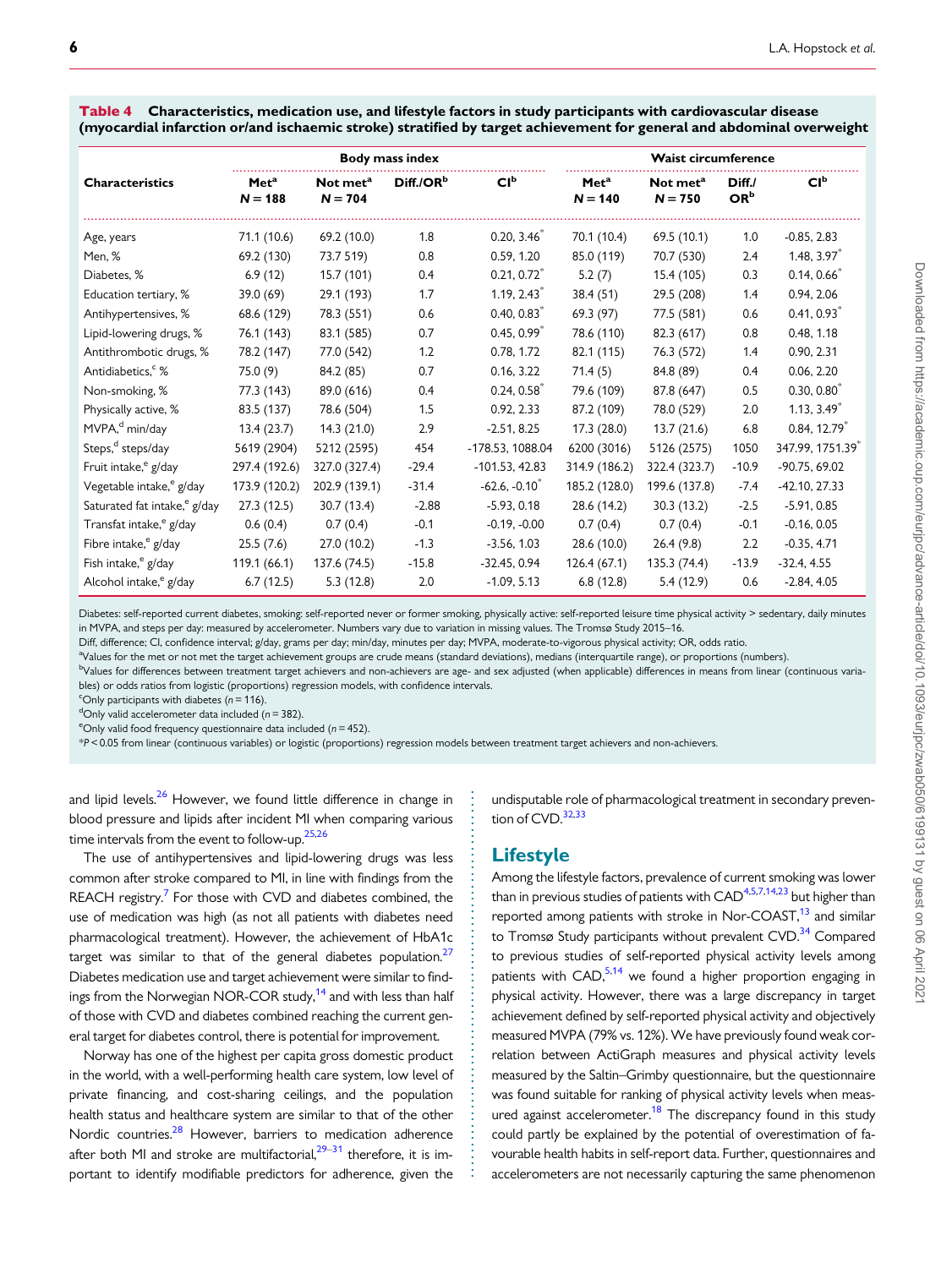<span id="page-6-0"></span>. (i.e. habitual physical activity level versus a snapshot of the physical activity level in a particular time period). A high proportion had intakes within that recommended for the foods fish, fruits, and alcohol, while a much lower proportion was within the recommended intakes of the nutrients saturated fat and fibre.

Smoking, physical activity, and diet are modifiable behaviours with a huge potential for decreased risk of experiencing recurrent CVD events. Findings from the international multicentre OASIS trial<sup>1</sup> show that MI patients that continued smoking and did not adhere to diet and physical activity recommendations had a 3.8-fold increased risk of a recurrent MI, stroke, or death compared with those who did not smoke, modified their diet, and engaged in physical exercise. Recent findings from the NOR-COR study show that the strongest modifiable predictors of a recurrent CVD event after MI were smoking, low physical activity levels, not using lipid-lowering drugs, not taking part in cardiac rehabilitation programmes, and having diabetes.<sup>[35](#page-8-0)</sup> An intensified focus on lifestyle modification is warranted.<sup>[36](#page-8-0)</sup> In a study of opinions on CVD secondary prevention among European Society of Cardiology health professionals, $37$  the respondents agreed that a key target should be improvement in educational support for patients, with smoking cessation, physical activity increase, dietary improvement, and motivational counselling for behavioural change as the four most sought-after priorities.

### Sex differences

Several previous studies have found sex differences in secondary prevention, mainly with worse CVD risk factor management in women compared with men.<sup>12,[38,39](#page-8-0)</sup> This was not supported by this study, where we did not find statistically significant sex differences in treatment target achievement for the main CVD risk factors blood pressure and LDL cholesterol, nor for medication use. The exception was lower use of antihypertensives in women with stroke compared with men. A larger proportion of women than men did not meet the treatment target for abdominal overweight, which is consistent with findings from the most recent EUROASPIRE study of CAD survivors<sup>[5](#page-7-0)</sup> and also with findings from the total population unrelated to disease status.<sup>27</sup>

# Who achieves cardiovascular disease risk factor control?

Identification of characteristics associated with CVD risk factor control can help to develop a more targeted secondary prevention strategy. However, in our study, characteristics differed little between target achievers and non-achievers. While use of lipidlowering drugs was strongly associated with LDL cholesterol control, use of antihypertensives was not associated with achievement of blood pressure control. Older age was associated with normal BMI, while younger age with blood pressure control. Higher physical activity levels were associated with normal waist circumference. None of the dietary factors was associated with CVD risk factor target achievements. The exception was a lower vegetable intake observed among achievers of the BMI target. This may partly be explained by differences in total food intake with body size, as the recommended intakes are in absolute values,  $2,3$  $2,3$  $2,3$ thus not adjusted for total energy intake for the individual. For blood pressure and overweight, a smaller proportion had diabetes

among target achievers than non-achievers. Education was not associated with CVD risk factor control, except for BMI. In the NOR-COR study, no association was found between education and CVD risk factor control, including BMI.<sup>[14](#page-7-0)</sup>

### Strengths and limitations

Major strengths of this study are the use of a sample from a large population-based study with reasonably high attendance, and the use of case validation and validated standardized methods to measure the risk factors and a large range of lifestyle factors including calculation of foods and nutrients from extensive food frequency questionnaires, and objective measurements of physical activity.

The main limitation of this analysis is the cross-sectional design, i.e. we could not study the change in risk factors after incident CVD event. Further, only survivors (at the time of the examination) are included, and we can assume that non-attenders (due to death, disease, or other causes) had a less favourable risk profile than attenders. In addition, valid case information was limited to participants that had participated in one or more previous Tromsø Study surveys, increasing the risk of selection bias. Selection bias is common in population-based studies, where attenders tend to be healthier than non-attenders.[40](#page-8-0) Thus, our results can be biased towards more favourable risk factors levels than in the total population of people with CVD. Another limitation is that medication use and lifestyle factors were mainly self-reported. However, by combining questionnaire questions and ATC-coded medication lists we eliminated the risk of participants being unaware of the agents in their medications. Further, self-reporting is prone to social desirability bias, leading to overestimation of for example medication adherence, or intakes of healthy foods and physical activity, which could partly explain the discrepancy between medication use and risk factor level, and selfreported and objectively measured physical activity, respectively. However, the participants were blinded to this study research question, thus potential over-reporting is not believed to be related to diagnosis. Lastly, the association between risk factors and potential mediators, such as mental health status, were not examined in this analysis.

# Conclusion

. . . . . . . . . . . . . . . . . . . . . . . . . . . . . . . . . . . . . . . . . . . . . . . . . . . . . . . . . . . . . . . . . . . . . . . . . . . . . . . . . . . . . . . . . . . . . . . . . . . . . . . . . . . . . . . . . . . . . . . . . . . . . . . . . . . . . . . . . . . . . . . . . . . . . . . . . . . . . . . . . . . . . . . . . . . .

In this analysis of CVD secondary prevention using a Norwegian population-based sample, we found that treatment target achievement is suboptimal for CVD risk factors, medication use, and lifestyle, in both women and men. Only a negligible proportion achieved the treatment target for both blood pressure, LDL cholesterol, and overweight combined. In general, characteristics, medication use, and lifestyle differed little between those who achieved the targets compared to those who did not achieve the targets. There is a need for intensified improvement in follow-up care and treatment of patients after MI and stroke.

# Supplementary material

[Supplementary material](https://academic.oup.com/eurjpc/article-lookup/doi/10.1093/eurjpc/zwab050#supplementary-data) is available at European Journal of Preventive Cardiology online.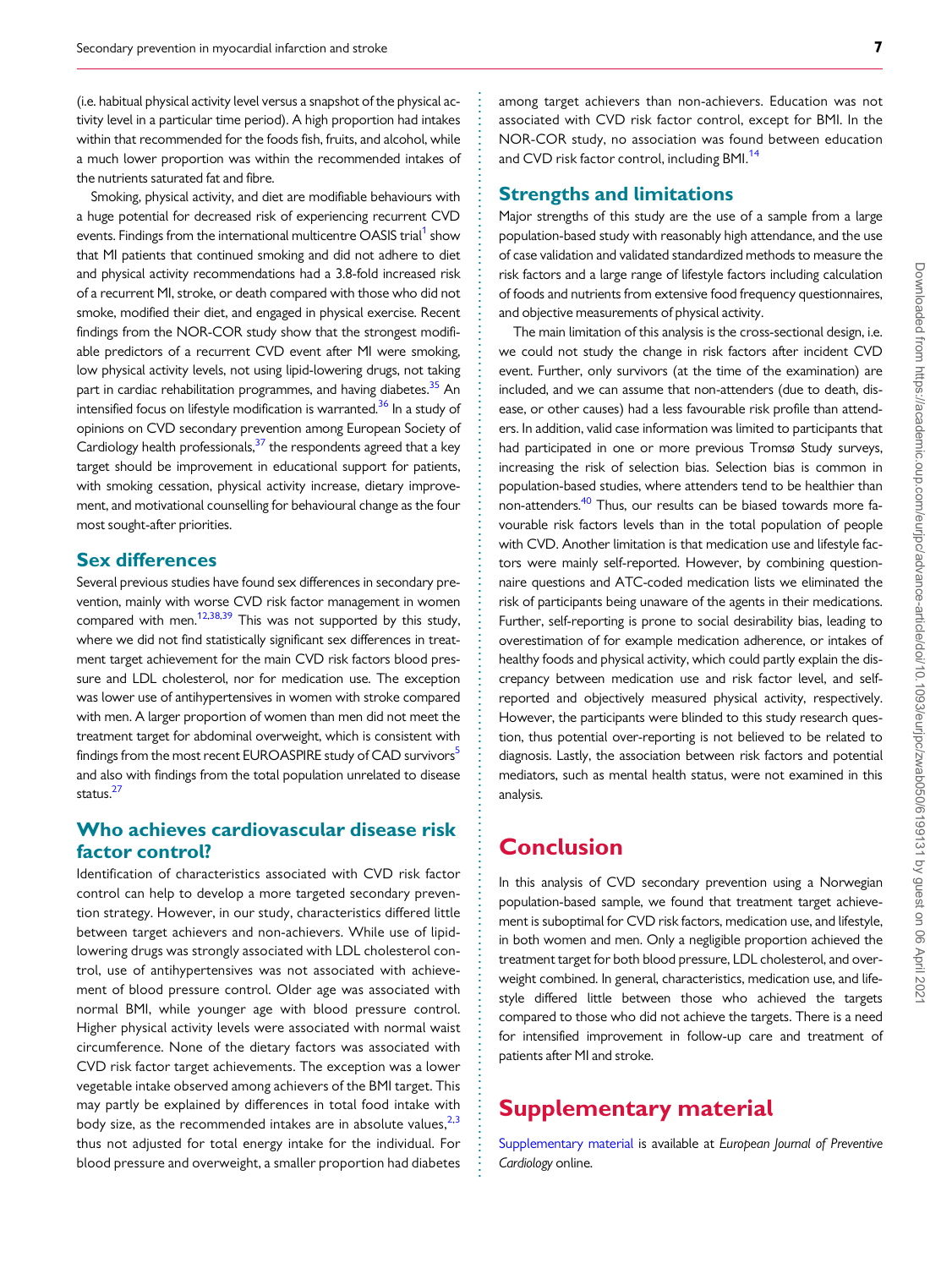#### <span id="page-7-0"></span>. Acknowledgements

The authors thank the Tromsø Study participants for their participation.

Conflict of interest: none declared.

#### Data availability

The data that support the findings of this study are available from the Tromsø Study, but restrictions apply to the availability of these data, which were used under licence for the current study, and so are not publicly available. The data can be made available upon application to the Data and Publication Committee for the Tromsø Study (https:// uit.no/research/tromsostudy).

#### **References**

- [1](#page-1-0). Chow CK, Jolly S, Rao-Melacini P, Fox KAA, Anand SS, Yusuf S. Association of diet, exercise, and smoking modification with risk of early cardiovascular events after acute coronary syndromes. Circulation 2010;121:750–758.
- [2](#page-1-0). Perk J, De Backer G, Gohlke H, Graham I, Reiner Z, Verschuren M, Albus C, Benlian P, Boysen G, Cifkova R, Deaton C, Ebrahim S, Fisher M, Germano G, Hobbs R, Hoes A, Karadeniz S, Mezzani A, Prescott E, Ryden L, Scherer M, Syvänne M, Scholte Op Reimer WJM, Vrints C, Wood D, Zamorano JL, Zannad F; ESC Committee for Practice Guidelines (CPG). European Guidelines on cardiovascular disease prevention in clinical practice (version 2012). Eur Heart J 2012;33:1635–1701.
- [3](#page-1-0). Piepoli MF, Hoes AW, Agewall S, Albus C, Brotons C, Catapano AL, Cooney M-T, Corra` U, Cosyns B, Deaton C, Graham I, Hall MS, Hobbs FDR, Løchen M-L, Löllgen H, Marques-Vidal P, Perk J, Prescott E, Redon J, Richter DJ, Sattar N, Smulders Y, Tiberi M, van der Worp HB, van Dis I, Verschuren WMM, Binno S; ESC Scientific Document Group. 2016 European Guidelines on cardiovascular disease prevention in clinical practice. The Sixth Joint Task Force of the European Society of Cardiology and Other Societies on Cardiovascular Disease Prevention in Clinical Practice Developed with the special contribution of the European Association for Cardiovascular Prevention & Rehabilitation (EACPR). Eur Heart | 2016;37:2315-2381.
- [4](#page-1-0). Kotseva K; EUROASPIRE Investigators. The EUROASPIRE surveys: lessons learned in cardiovascular disease prevention. Cardiovasc Diagn Ther 2017;7:633-639.
- [5](#page-1-0). Kotseva K, De Backer G, De Bacquer D, Rydén L, Hoes A, Grobbee D, Maggioni A, Marques-Vidal P, Jennings C, Abreu A, Aguiar C, Badariene J, Bruthans J, Castro Conde A, Cifkova R, Crowley J, Davletov K, Deckers J, De Smedt D, De Sutter J, Dilic M, Dolzhenko M, Dzerve V, Erglis A, Fras Z, Gaita D, Gotcheva N, Heuschmann P, Hasan-Ali H, Jankowski P, Lalic N, Lehto S, Lovic D, Mancas S, Mellbin L, Milicic D, Mirrakhimov E, Oganov R, Pogosova N, Reiner Z, Stöerk S, Tokgözoğlu L, Tsioufis C, Vulic D, Wood D; on behalf of the EUROASPIRE Investigators. Lifestyle and impact on cardiovascular risk factor control in coronary patients across 27 countries: results from the European Society of Cardiology ESC-EORP EUROASPIRE V registry. Eur J Prev Cardiol 2019;26: 824–835.
- [6](#page-1-0). Ferrari R, Ford I, Greenlaw N, Tardif J-C, Tendera M, Abergel H, Fox K, Hu D, Shalnova S, Steg PG. Geographical variations in the prevalence and management of cardiovascular risk factors in outpatients with CAD: data from the contemporary CLARIFY registry. Eur J Prev Cardiol 2015;22:1056-1065.
- [7](#page-1-0). Cacoub PP, Zeymer U, Limbourg T, Baumgartner I, Poldermans D, Rother J, Bhatt DL, Steg PG; on behalf of the REACH Registry Investigators. Effects of adherence to guidelines for the control of major cardiovascular risk factors on outcomes in the REduction of Atherothrombosis for Continued Health (REACH) Registry Europe. Heart 2011;97:660–667.
- [8](#page-1-0). Sulo G, Vollset SE, Nygård O, Igland J, Egeland GM, Ebbing M, Tell GS. Trends in acute myocardial infarction event rates and risk of recurrences after an incident event in Norway 1994 to 2009. Am | Cardiol 2014;113:1777-1781.
- [9](#page-1-0). Rand K, Dahl FA, Viana J, Rønning OM, Faiz KW, Barra M. Fewer ischemic strokes, despite an ageing population: stroke models from observed incidence in Norway 2010–2015. BMC Health Serv Res 2019;19:705.
- [10](#page-1-0). Jortveit J, Govatsmark RES, Digre TA, Risøe C, Hole T, Mannsverk J, Slørdahl SA, Halvorsen S. Hjerteinfarkt i Norge i 2013. J nor Med Ass 2014;134:1841-1846.
- [11](#page-1-0). Khanevski AN, Bjerkreim AT, Novotny V, Naess H, Thomassen L, Logallo N, Kvistad CE; NOR-STROKE study group. Recurrent ischemic stroke: incidence, predictors, and impact on mortality. Acta Neur Scand 2019;140:3–8.
- [12.](#page-4-0) Jortveit J, Halvorsen S, Langørgen J. Pharmacy-dispensed drugs for secondary prevention after myocardial infarction. | Nor Med Ass 2020;140...
- [13.](#page-1-0) Gynnild MN, Aakerøy R, Spigset O, Askim T, Beyer MK, Ihle-Hansen H, Munthe-Kaas R, Knapskog AB, Lydersen S, Naess H, Røsstad TG, Seljeseth YM, Thingstad P, Saltvedt I, Ellekjaer H.. Vascular risk factor control and adherence to secondary preventive medication after ischaemic stroke. *J Int Med* 2020;289:355-368.
- [14.](#page-1-0) Sverre E, Peersen K, Husebye E, Gjertsen E, Gullestad L, Moum T, Otterstad JE, Dammen T, Munkhaugen J.. Unfavourable risk factor control after coronary events in routine clinical practice. BMC Cardiovasc Dis 2017;17:40.
- [15.](#page-1-0) Jacobsen BK, Eggen AE, Mathiesen EB, Wilsgaard T, Njølstad I. Cohort profile: the Tromsø Study. Int | Epidemiol 2012;41:961-967.
- [16.](#page-1-0) Mannsverk J, Wilsgaard T, Mathiesen EB, Løchen M-L, Rasmussen K, Thelle DS, Njølstad I, Hopstock LA, Bønaa KH. Trends in modifiable risk factors are associated with declining incidence of hospitalized and non-hospitalized acute coronary heart disease in a population. Circulation 2016;133:74-81.
- [17.](#page-1-0) Grimby G, Börjesson M, Jonsdottir IH, Schnohr P, Thelle DS, Saltin B. The "Saltin-Grimby Physical Activity Level Scale" and its application to health research. Scand J Med Sci Sports 2015;25 Suppl 4:119-125.
- [18.](#page-1-0) Sagelv EH, Hopstock LA, Johansson J, Hansen BH, Brage S, Horsch A, Ekelund U, Morseth B. Criterion validity of two physical activity and one sedentary time questionnaire against accelerometry in a large cohort of adults and older adults. BMJ Open Sport Exerc Med 2020;6:e000661.
- [19.](#page-1-0) Carlsen M, Lillegaard I, Karlsen A, Blomhoff R, Drevon C, Andersen L. Evaluation of energy and dietary intake estimates from a food frequency questionnaire using independent energy expenditure measurement and weighed food records. Nutr J 2010;9:37.
- [20.](#page-2-0) Norwegian Food Safety Authority. The Norwegian Food Composition Database 2015. [www.matvaretabellen.no](http://www.matvaretabellen.no) (11 December 2020).
- [21.](#page-2-0) Lundblad MW, Andersen LF, Jacobsen BK, Carlsen MH, Hjartåker A, Grimsgaard S, Hopstock LA.. Energy and nutrient intakes in relation to National Nutrition Recommendations in a Norwegian population-based sample: the Tromsø Study 2015. Food Nutr Res 2019;63:16.
- [22.](#page-2-0) World Health Organization Collaborating Centre for Drug Statistics Methodology. Anatomical Therapeutic Chemical (ATC) classification system. 2016. [www.whocc.no/atc\\_ddd\\_index/](http://www.whocc.no/atc_ddd_index/) (11 December 2020).
- [23.](#page-4-0) Jortveit J, Halvorsen S, Kaldal A, Pripp AH, Govatsmark RES, Langørgen J. Unsatisfactory risk factor control and high rate of new cardiovascular events in patients with myocardial infarction and prior coronary artery disease. BMC Cardiovasc Dis 2019;19:71.
- [24.](#page-4-0) Mach F, Baigent C, Catapano AL, Koskinas KC, Casula M, Badimon L, Chapman MJ, De Backer GG, Delgado V, Ference BA, Graham IM, Halliday A, Landmesser U, Mihaylova B, Pedersen TR, Riccardi G, Richter DJ, Sabatine MS, Taskinen M-R, Tokgozoglu L, Wiklund O, ESC Scientific Document Group. 2019 ESC/EAS Guidelines for the management of dyslipidaemias: lipid modification to reduce cardiovascular risk. Eur Heart J 2020;41:111-188.
- [25.](#page-4-0) Hopstock LA, Eggen AE, Løchen M-L, Mathiesen EB, Nilsen A, Njølstad I, Wilsgaard T. Blood pressure target achievement and antihypertensive medication use in women and men after first-ever myocardial infarction: the Tromsø Study 1994–2016. Open Heart 2018;5:e000746.
- [26.](#page-5-0) Hopstock LA, Eggen AE, Løchen M-L, Mathiesen EB, Njølstad I, Wilsgaard T. Secondary prevention care and effect: total and low-density lipoprotein cholesterol levels and lipid-lowering drug use in women and men after incident myocardial infarction-The Tromsø Study 1994-2016. Eur J Cardiovasc Nurs 2018;17:563-570.
- [27.](#page-5-0) Langholz PL, Wilsgaard T, Njolstad I, Jorde R, Hopstock LA. Trends in known and undiagnosed diabetes, HbA1c levels, cardio-metabolic risk factors and diabetes treatment target achievement in repeated cross-sectional surveys: the Tromsø Study 1994-2016. medRxiv. 2020. 2020.10.30.20222117. doi: 10.1101/2020.10.30.20222117.
- [28.](#page-5-0) European Observatory on Health Systems and Policies. 2021. [www.hspm.org/](http://www.hspm.org/searchandcompare.aspx) [searchandcompare.aspx](http://www.hspm.org/searchandcompare.aspx) (14 February 2021).
- 29. Khatib R, Marshall K, Silcock J, Forrest C, Hall AS, Adherence to coronary artery disease secondary prevention medicines: exploring modifiable barriers. Open Heart 2019;6:e000997.
- 30. Jamison J, Graffy J, Mullis R, Mant J, Sutton S. Barriers to medication adherence for the secondary prevention of stroke: a qualitative interview study in primary care. Brit J Gen Pract 2016;66:e568–e576.
- 31. Pietrzykowski Ł, Michalski P, Kosobucka A, Kasprzak M, Fabiszak T, Stolarek W, Siller-Matula JM, Kubica A. Medication adherence and its determinants in patients after myocardial infarction. Sci Rep 2020;10:12028.
- [32.](#page-5-0) Xie W, Zheng F, Evangelou E, Liu O, Yang Z, Chan Q, Elliott P, Wu Y. Blood pressure-lowering drugs and secondary prevention of cardiovascular disease: systematic review and meta-analysis. J Hypertens 2018;36:1256-1265.
- [33.](#page-5-0) Koskinas KC, Siontis GCM, Piccolo R, Mavridis D, Räber L, Mach F, Windecker S. Effect of statins and non-statin LDL-lowering medications on cardiovascular outcomes in secondary prevention: a meta-analysis of randomized trials. Eur Heart | 2018;39:1172-1180.

. . . . . . . . . . . . . . . . . . . . . . . . . . . . . . . . . . . . . . . . . . . . . . . . . . . . . . . . . . . . . . . . . . . . . . . . . . . . . . . . . . . . . . . . . . . . . . . . . . . . . . . . . . . . . . . . . . . . . . . . . . . . . . . . . . . . . . . . . . . . . . . . . . . . . . . . . . . . . . . . . . . . . . . . . . . .